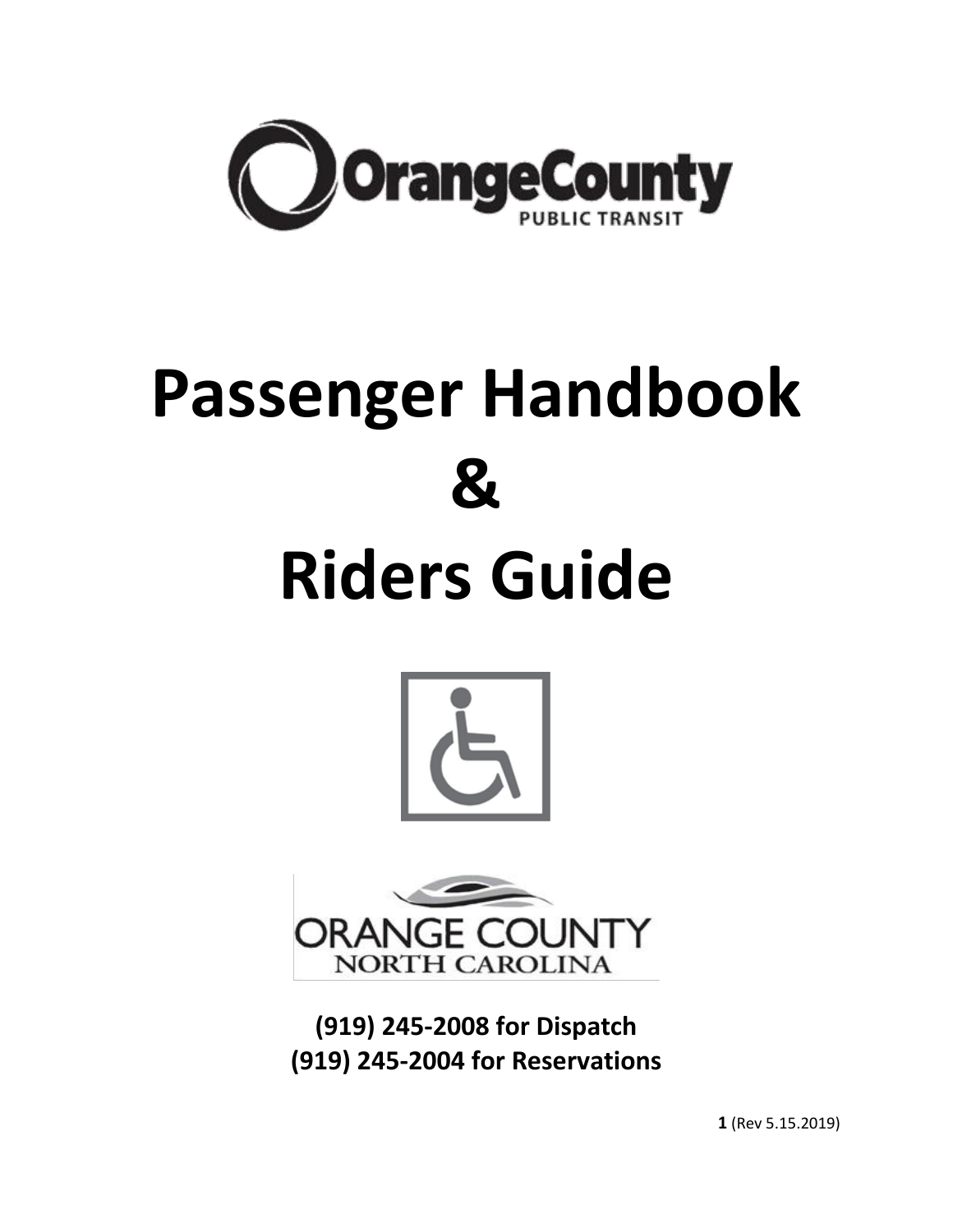## **Mission Statement**

Orange County Public Transportation (OCPT) is a transit organization committed to promoting a healthy quality of life for all residents of Orange County. OCPT strives to provide a comprehensive continuum of locally accessible, community based transportation services. As a primary transportation resource for the County, OCPT is dedicated to continuously improving the quality and economic value of its services.

## **Introduction**

The purpose of the Orange County Public Transportation (OCPT) services is to provide essential, feasible, safe, and convenient transportation for residents of rural Orange County. OCPT is open to all residents of Orange County. Each bus is equipped to accommodate disabled or special needs passengers. OCPT serves residents who live outside the Chapel Hill/Carrboro city limits.

OCPT provides transportation for qualified individuals who are involved or enrolled in Orange County Human Services programs such as Department of Social Services, Health Department, Orange Enterprises, and Department on Aging.

## **Services Provided**

Orange County Public Transportation, operating as Orange County Public Transit, provides a variety of public transportation services to the citizens of rural Orange County (excluding Chapel Hill/Carrboro city limits).

Transit options include public bus routes, pick-up and drop-off for the disabled and elderly, and transportation to senior centers. OCPT provides safe and efficient transportation to locations within and outside Orange County. The following detailed services will help you identify which service you qualify for or best fits your transportation service needs. Once an OCPT operator arrives at your location, the driver will wait a maximum of 3 minutes. The 3 minute wait time starts either at the time of arrival, if in the window that was given by our dispatcher or, once the widow starts if the driver arrives early.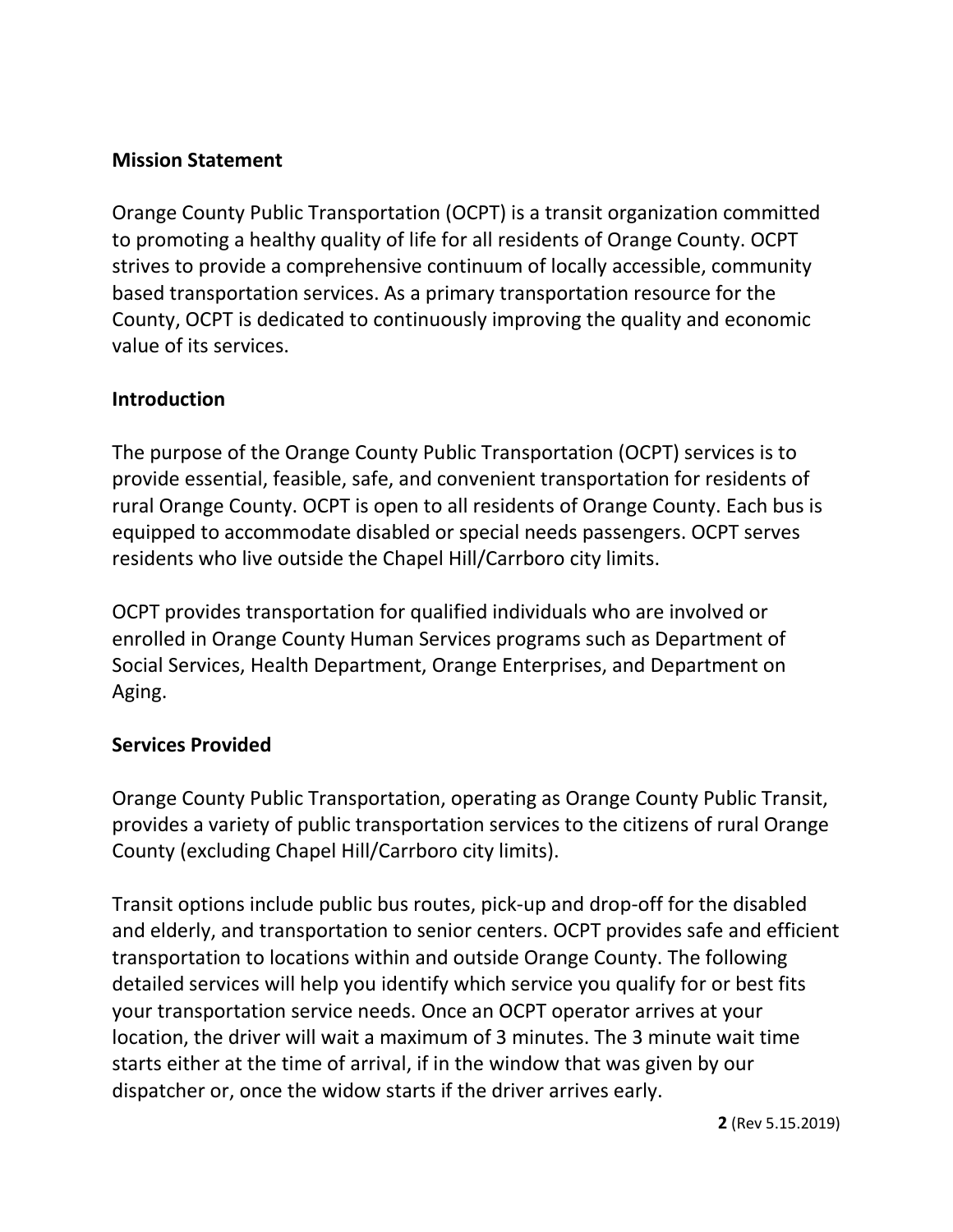# **Elderly/Disabled Transportation (EDTap)**

Orange County Public Transportation offers Orange County elderly (60+) or disabled residents transportation from their residence to their medical providers. A certification form is required to qualify for this transit program. Non-emergency door-to-door transportation to area medical facilities in Orange and Durham Counties or to the closest provider can be arranged with a 2-day working notice. Special rates are available to the elderly (60+) disabled, or Medicaid eligible residents.

## **Senior Center/Nutrition Site Transportation**

Daily transportation (Monday-Friday) is provided for seniors (60+) to Orange County nutrition sites and Senior Centers. OCPT serves two nutrition sites in Orange County:

Seymour Senior Center

2551 Homestead Road, Chapel Hill, NC

Passmore Senior Center (Formerly Central Orange Senior Center)

103 Meadowlands Drive, Hillsborough, NC

www.orangecountync.gov/aging

## **Americans with Disabilities**

Orange County Public Transportation (OCPT) provides complementary paratransit to eligible persons living within ¾-mile of OCPT's fixed routes or those visiting locations within ¾ mile of the fixed routes.

## **Days and Hours of Operation**

Orange County Public Transportation operates Monday through Friday from 8:00 am until 5:00 pm. OCPT provides limited transit service on Saturdays and on holidays we service Carrboro Dialysis Center only.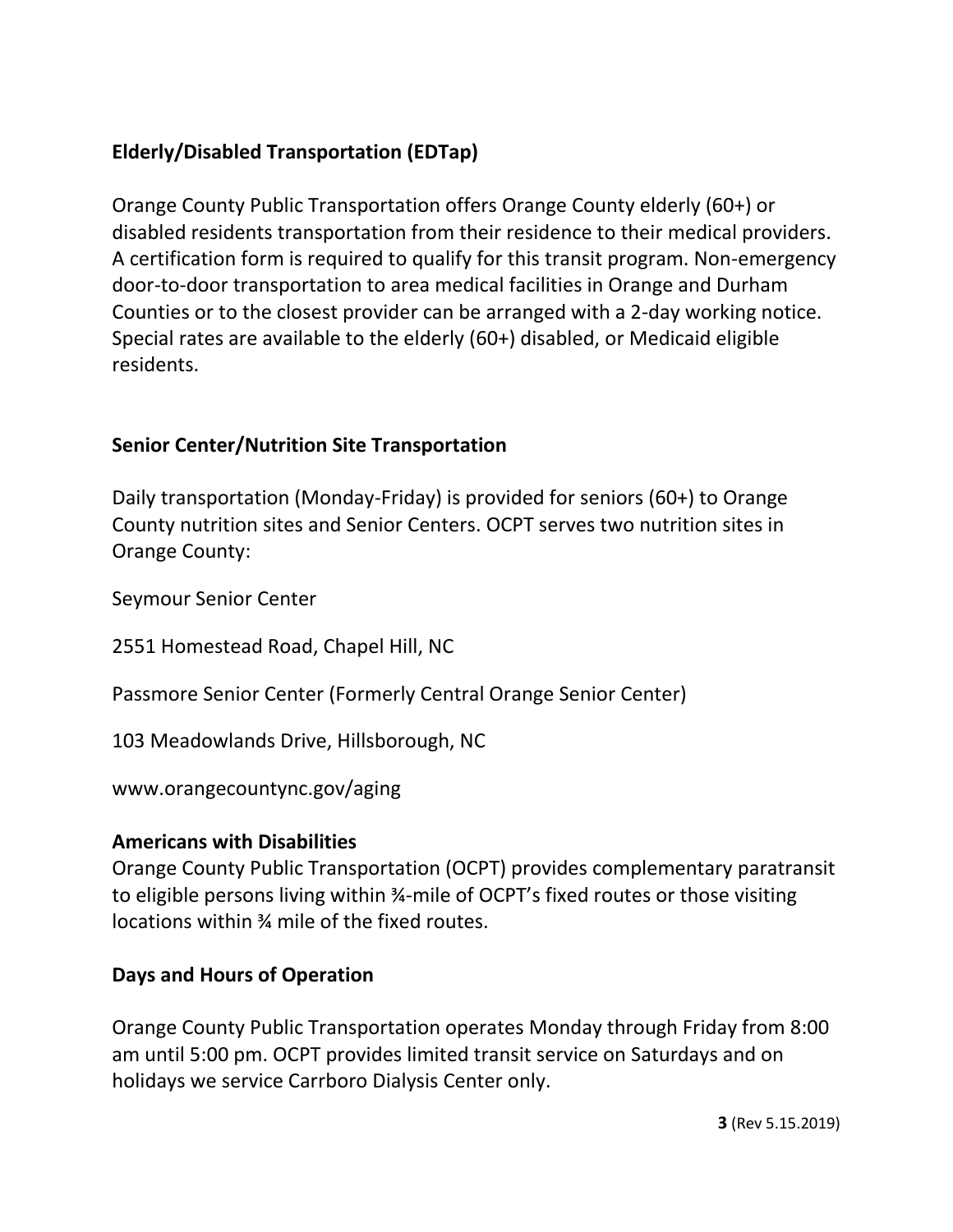#### **Holiday Schedule**

Orange County Public Transportation is closed for the following holidays (serving Carrboro Dialysis Center only):

- New Year's Day
- Martin Luther King Jr. Day
- Good Friday
- Memorial Day
- Independence Day
- Labor Day
- Thanksgiving Day (and Friday)
- Christmas Eve
- Christmas Day

#### **Inclement Weather Policy**

During inclement weather or other conditions that may put passengers or bus operators at risk for a dangerous situation, OCPT may cancel all routes at any time except for life sustaining appointments such as dialysis.

Hazardous conditions include:

- Snow
- Hurricanes
- Ice/sleet
- Thunderstorms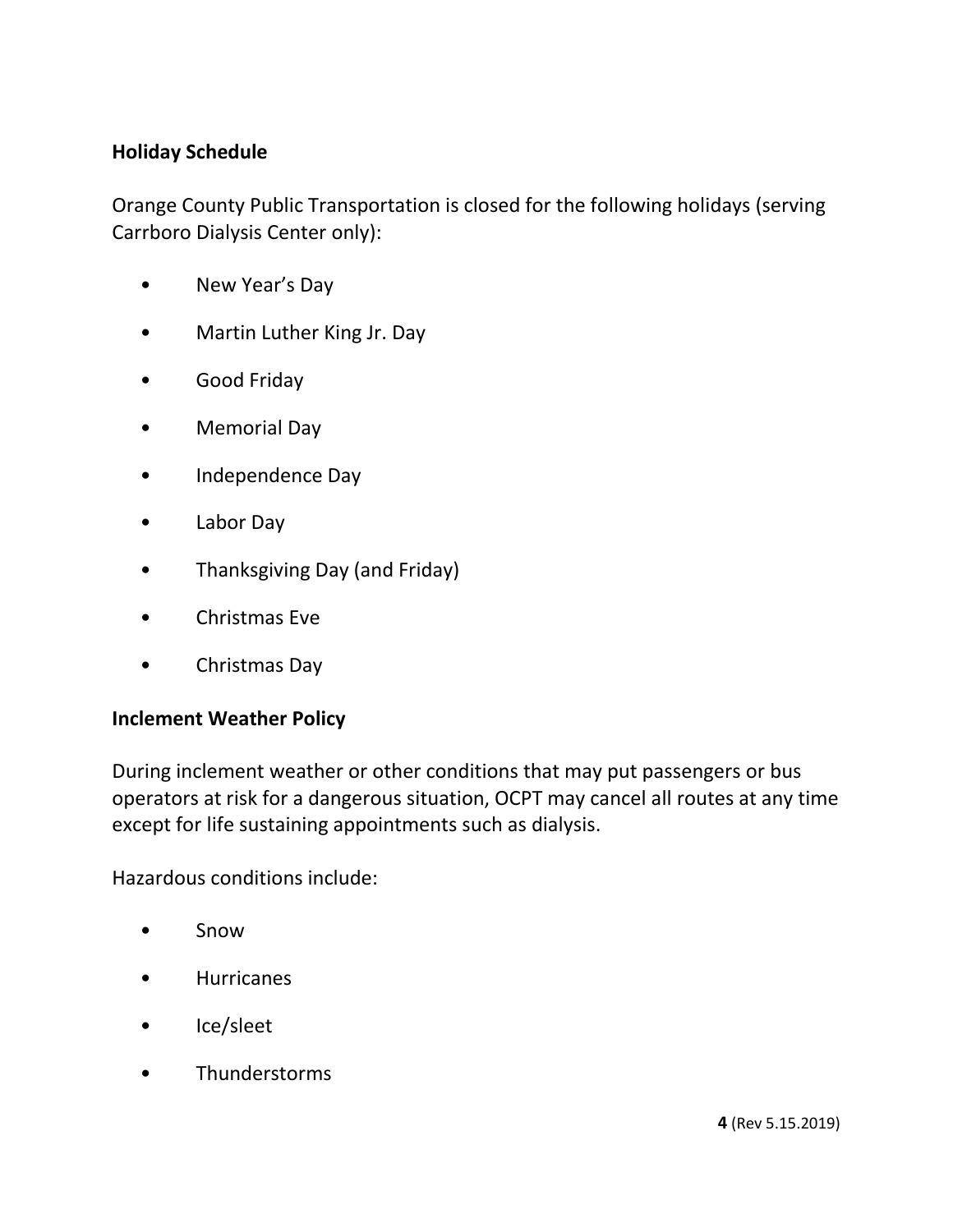- Flooding
- County emergency evacuations

#### **Application Process**

Individuals wishing to ride OCPT demand response service must meet one of the following criteria to be eligible for transit service:

- Senior Citizen (60+ years old)
- Disabled
- Americans with Disabilities
- Medicaid approved by Department of Social Services (DSS)

#### **Transit Request**

Transit requests must be made two (2) business days in advance. ADA clients may make transit request within one (1) business day. When scheduling your reservation, please call 919.245.2004, Monday through Friday between 8:00 am and 5:00 pm. You may request a reservation by speaking with a Reservationist or leaving a voicemail message.

Please have all your trip information available for the reservationist such as:

- Date of travel
- Appointment time
- Origin and destination
- Notice of a personal care attendant or companion to travel with you.

Bus operators may not schedule trips for you. You must speak with a scheduling representative to reserve transit service.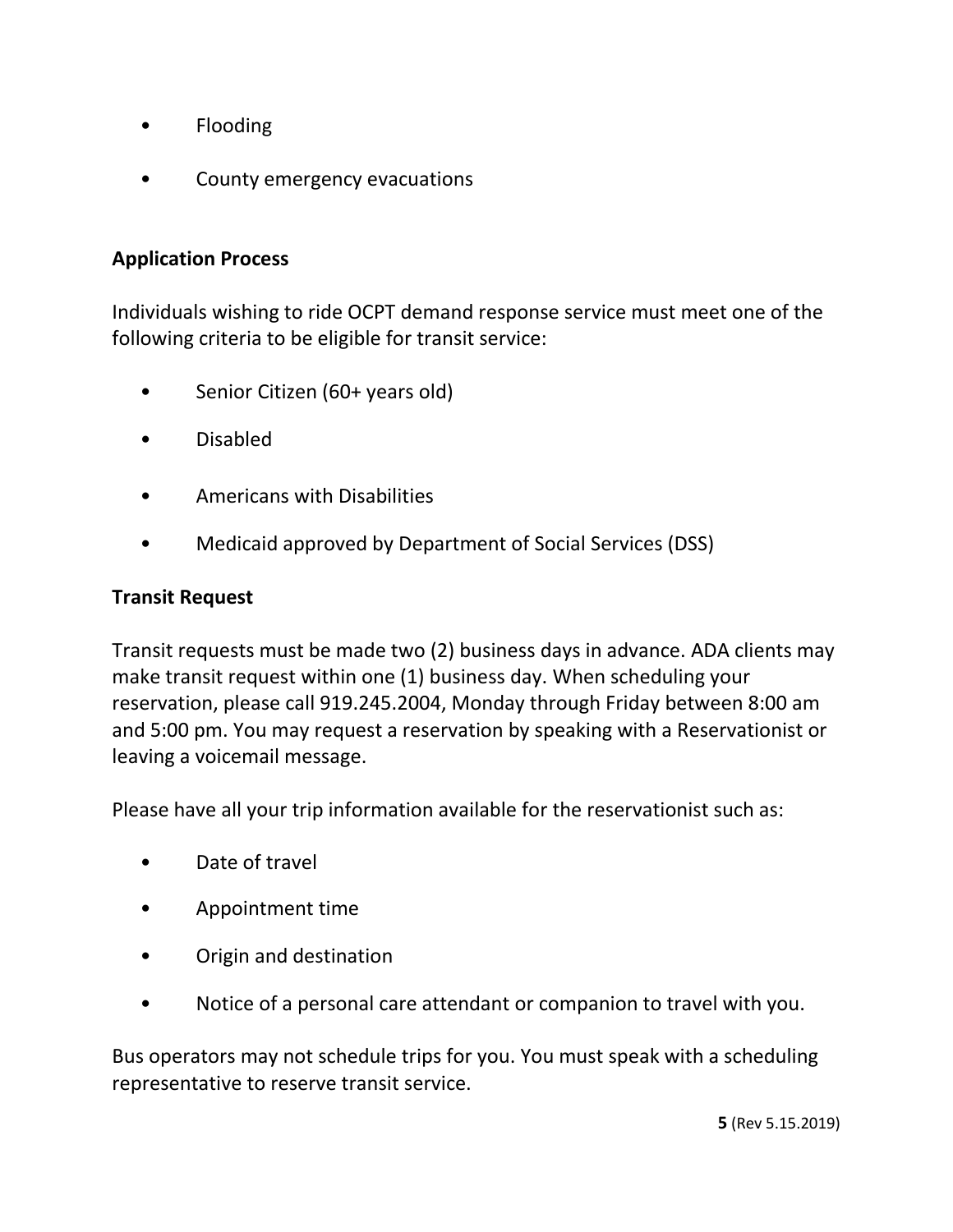Trips are restricted to medical appointments and Passmore (Hillsborough) and Seymour (Chapel Hill) Senior Centers only. However, rural customers not affiliated with Human Services/DSS may ride the bus for \$12.75 each way if one leg of their trip is in an urban location. Please call our office at 919.245.2004 with questions for transit service. One (1) personal care attendant is allowed per qualifying passenger.

As a courtesy, you will be called before the end of the business day (5:00 pm) prior to your scheduled reservation to notify you of your pick-up time for travel. This means you must be ready (available and able) at the beginning of the boarding time.

For example, if you have a 10:00 am appointment, your boarding time is 9:00 am; the driver may arrive between 8:45 am and 9:15 am to ensure that you arrive at your appointment on time. The pick-up times quoted depends on where you are traveling to and from. Please be ready (available and able) at the beginning of the boarding time. The bus operator will only wait three (3) minutes. Your transit reservation will be recorded as a "no show."

# **Return Trips**

When calling for a return trip from your medical appointment, please call 919.245.2008, to report that you are "ready for pick-up." Ready for pick-up means that you are available and able to board the bus at the time of your call. The bus operator will pick you up as soon as possible; however, there may be a wait time of up to an hour or longer as OCPT is a public, ride-share transit service.

# **No Show Policy**

Passengers are expected to be present and ready (available and able) to board the vehicle upon arrival. Please note that if you "no show" your morning trip, OCPT will not provide you with a return trip. A "no show" occurs when:

• You fail to show for your scheduled transit reservation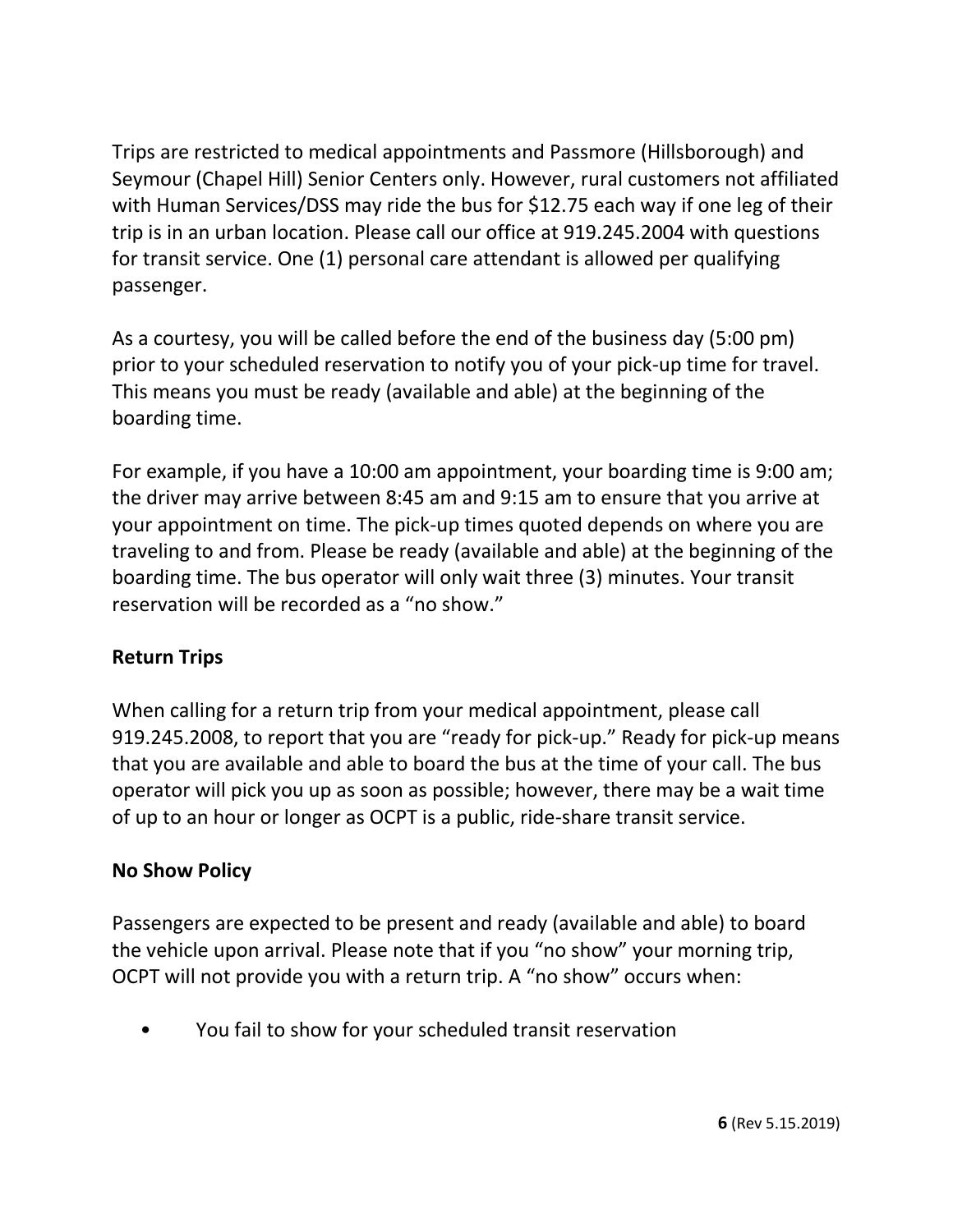- You fail to cancel within one (1) hour or more of your scheduled pick-up time
- If the bus operator shows up at your door and you cancel at the door and do not ride
- If you are not ready to board the vehicle within the three (3) minute wait time.
- If you have three (3) "no shows" within a six (6) month period, you may be suspended from the service for up to one month.

## **Conduct**

Orange County Public Transportation does not allow smoking, eating or drinking, inappropriate behavior, foul language, harassment of passengers or drivers, horseplay, fighting, carrying of any weapon, possession and/or use of illegal drugs or substances (to included tobacco products and alcohol), and transporting hazardous materials.

OCPT has the right to temporarily or permanently suspend services for any reason or misconduct that may occur on the bus.

# **Service Animals**

Service animals are always welcome. Animals must be clean and under control at all times. Bus operators cannot assume any responsibility for service animals. Please indicate if a service animal will accompany you when you ride.

## **Wheelchairs and Mobility Devices**

Most OCPT vehicles are equipped with wheelchair lifts/ ramps and wheelchair securement systems. Passengers must provide their own mobility aids.

**7** (Rev 5.15.2019) Wheelchairs may not exceed 30 inches wide and 48 inches in length measured two inches above the ground from the widest part of the wheel to the footrest, and does not weight more than 1000 pounds when occupied. We encourage all passengers to wear safety and shoulder belts. All mobility devices must be in safe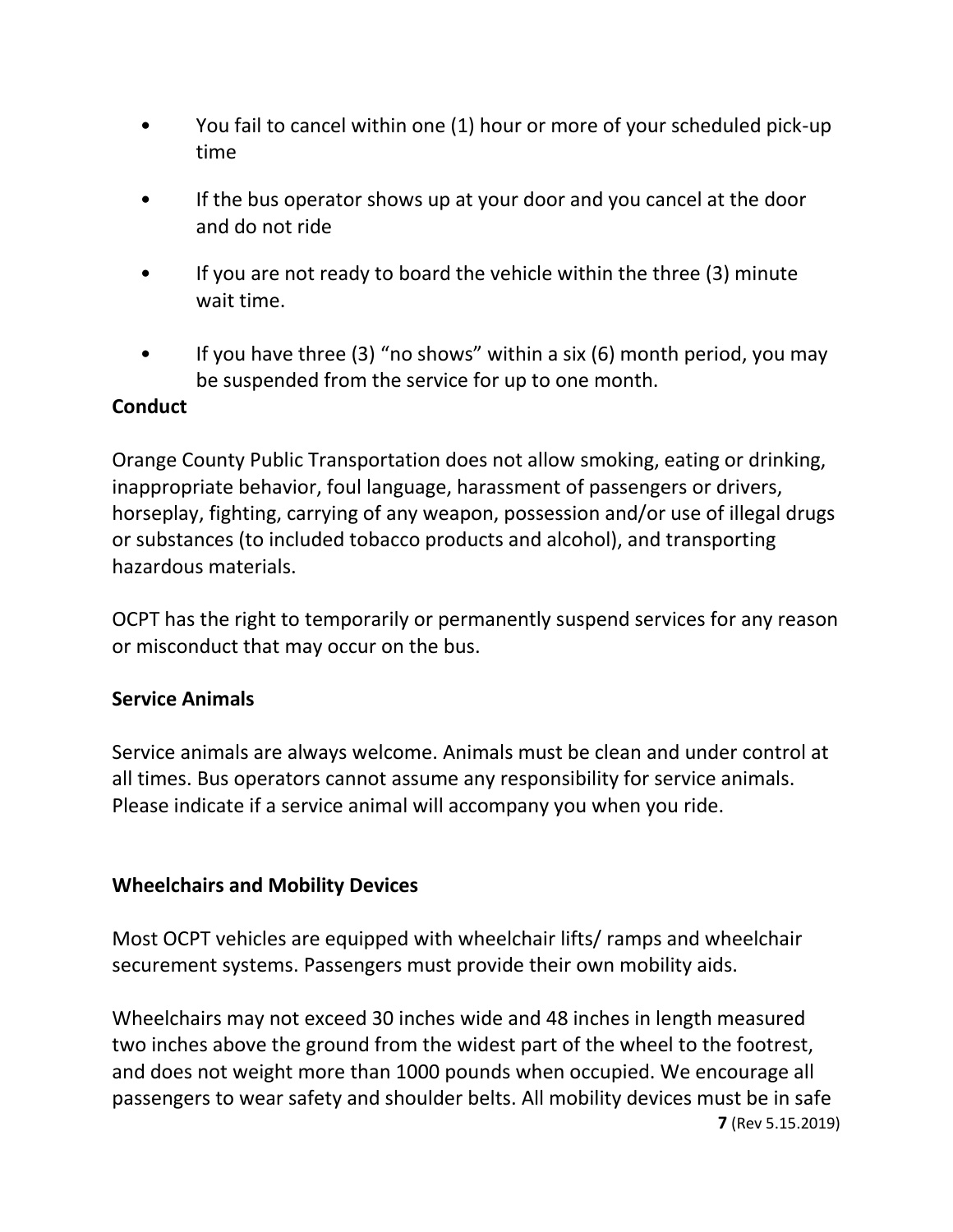operating condition, including hand grips, locking brakes, and inflated tires. Passengers are responsible for making sure that paths are properly paved and kept clear of snow, ice, parked cars, trash, or other obstructions.

If you use oxygen, the tank must be portable and you must be able to carry the tank onto the vehicle. Drivers are not responsible for carrying personal items on the bus.

## **Subscription Service**

Subscription service is available to program participants who travel to the same place and time on a continuous basis. For example, traveling to the senior center Monday through Friday at 10:00 am. The subscription passenger will only need to schedule the transit reservation one time. The bus will arrive at your home approximately the same time every day. Please call 919.245.2008, for cancellations.

## **Fares**

Fare must be paid at the time of each trip. The fare for riding OCPT depends on the program (listed below) for which you are participating in or eligible for:

| <b>Elderly Transportation Assisted</b><br>Program (EDTAP): Must be 60+ years<br>old                                          | \$3.00 each way                      |
|------------------------------------------------------------------------------------------------------------------------------|--------------------------------------|
| <b>Disabled Transportation Assisted</b><br>Program (EDTAP): Primary care<br>provider certified disabled medical<br>condition | $$3.00$ each way                     |
| Americans with Disabilities (ADA):<br>Primary care provider certified disabled<br>medical condition                          | <b>Mirrors Fixed Route Fare</b>      |
| Department of Social Services (DSS)                                                                                          | Fare paid by Medicaid Transportation |
| Nutrition Programs - Senior Center<br>Programs                                                                               | Fare paid through donations          |
| Non- program Passenger<br><b>Orange County Residents</b>                                                                     | $$12.75$ each way                    |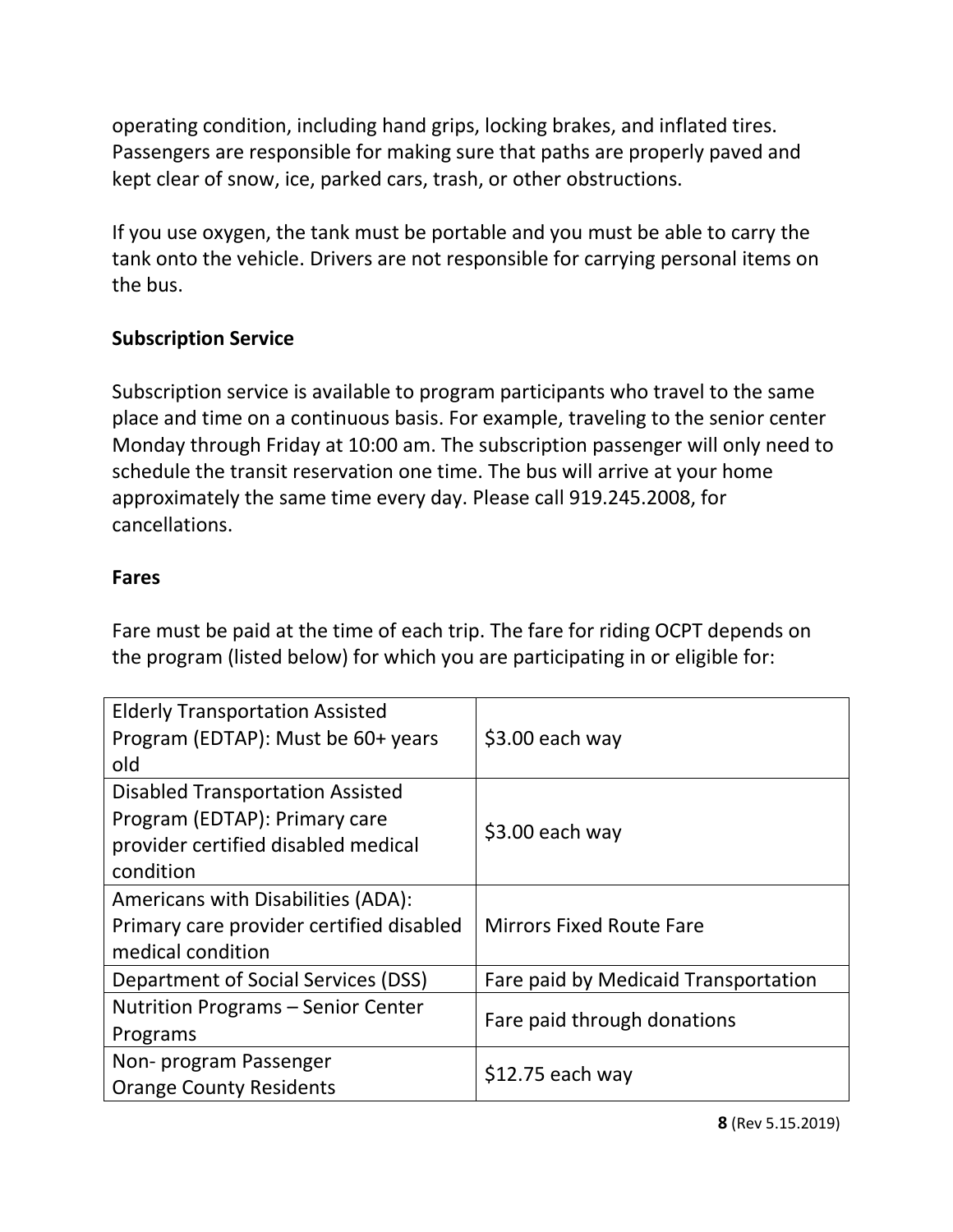## **Passenger Rights & Responsibilities**

Please read carefully the following list of Orange County Public Transportation Passenger Rights & Responsibilities:

#### **Passenger Rights**

- Passengers have the right to a safe and comfortable ride in a clean vehicle
- Passengers have the right to fair and reasonable rates
- Passengers have the right to ride in a vehicle which has wheelchair lifts, air conditioning, and heat that is in good working order
- Passengers have the right to ride the lift to board or disembark the bus
- Passengers have the right to have a personal care attendant or companion ride along to assist with bags
- Passengers have the right to appeal a decision for denial of service or suspension
- Passenger Responsibilities
- Passengers have the responsibility to schedule transit reservations
- Passengers have the responsibility to cancel transit reservations
- Passengers have the responsibility to provide correct pick-up and dropoff address location information
- Passengers have the responsibility to be present, ready (available and able) to board the bus upon arrival
- Passengers have the responsibility to wear seat belts
- Passengers have the responsibility to avoid distracting the bus operator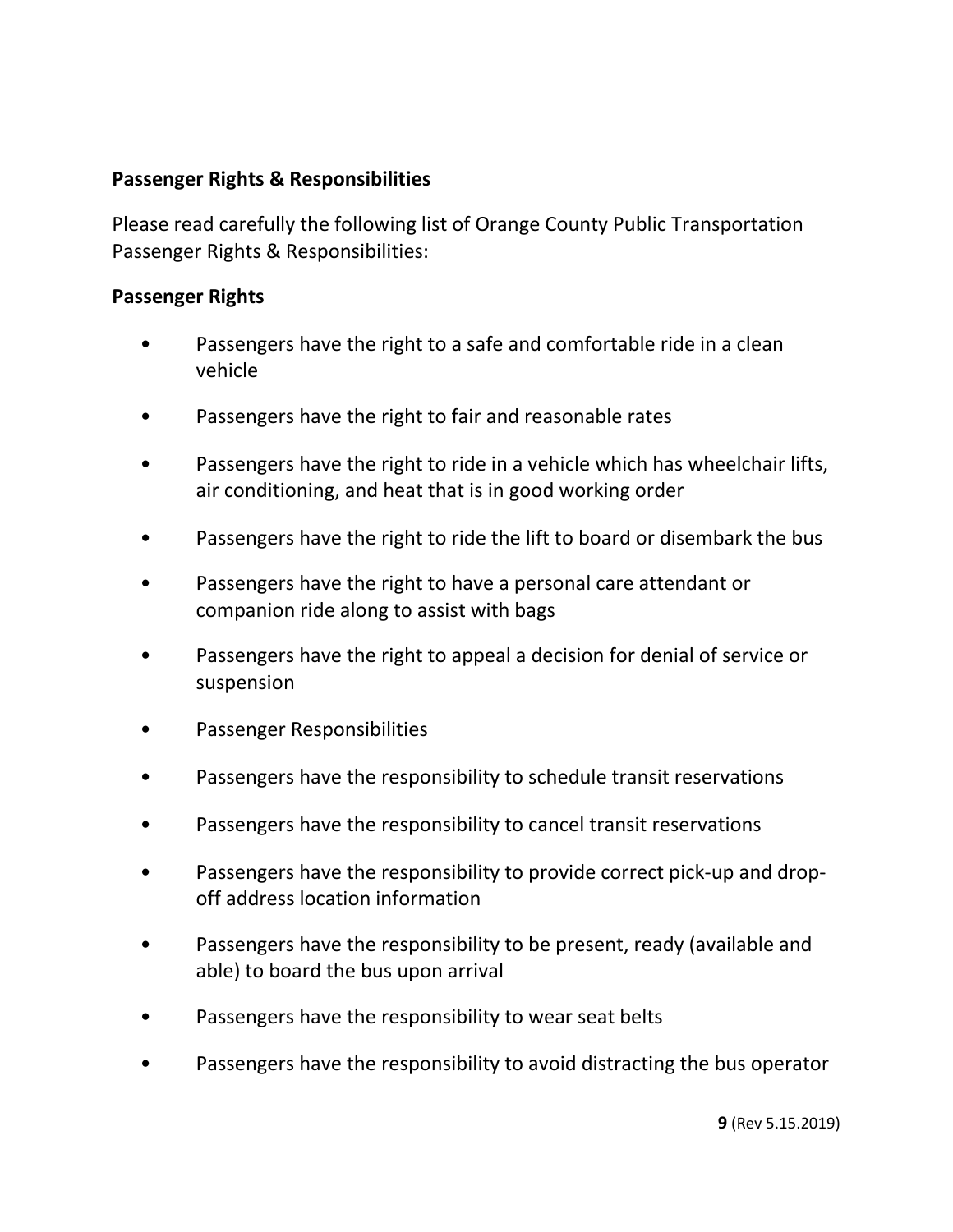- Passengers have the responsibility to treat the bus operator with courtesy and respect
- Passengers have the responsibility to maintain acceptable standards of personal hygiene

#### **Operator Rules & Responsibilities**

All Orange County Public Transportation bus operators are fully trained and licenses to transport passengers.

#### **Operator Rules**

- Operators are not allowed to enter a passenger's home
- Operators are not allowed to lift or carry passengers
- Operators are not allowed to carry grocery items or packages
- Operators are not allowed to deviate from scheduled routes without dispatch base approval
- Operators are not allowed to schedule passenger trips
- Operators are not allowed to leave cognitive (dementia, Alzheimer's) or disabled passengers alone or unattended
- Operators are not allowed to engage in unnecessary or personal conversation
- Operators are not allowed to accept gratuities or tips for service
- Operator Responsibilities
- Operators have the responsibility to transport passengers safely to their destinations
- Operators have the responsibility to treat each passenger with courtesy and respect
- Operators have the responsibility to be neat and clean in appearance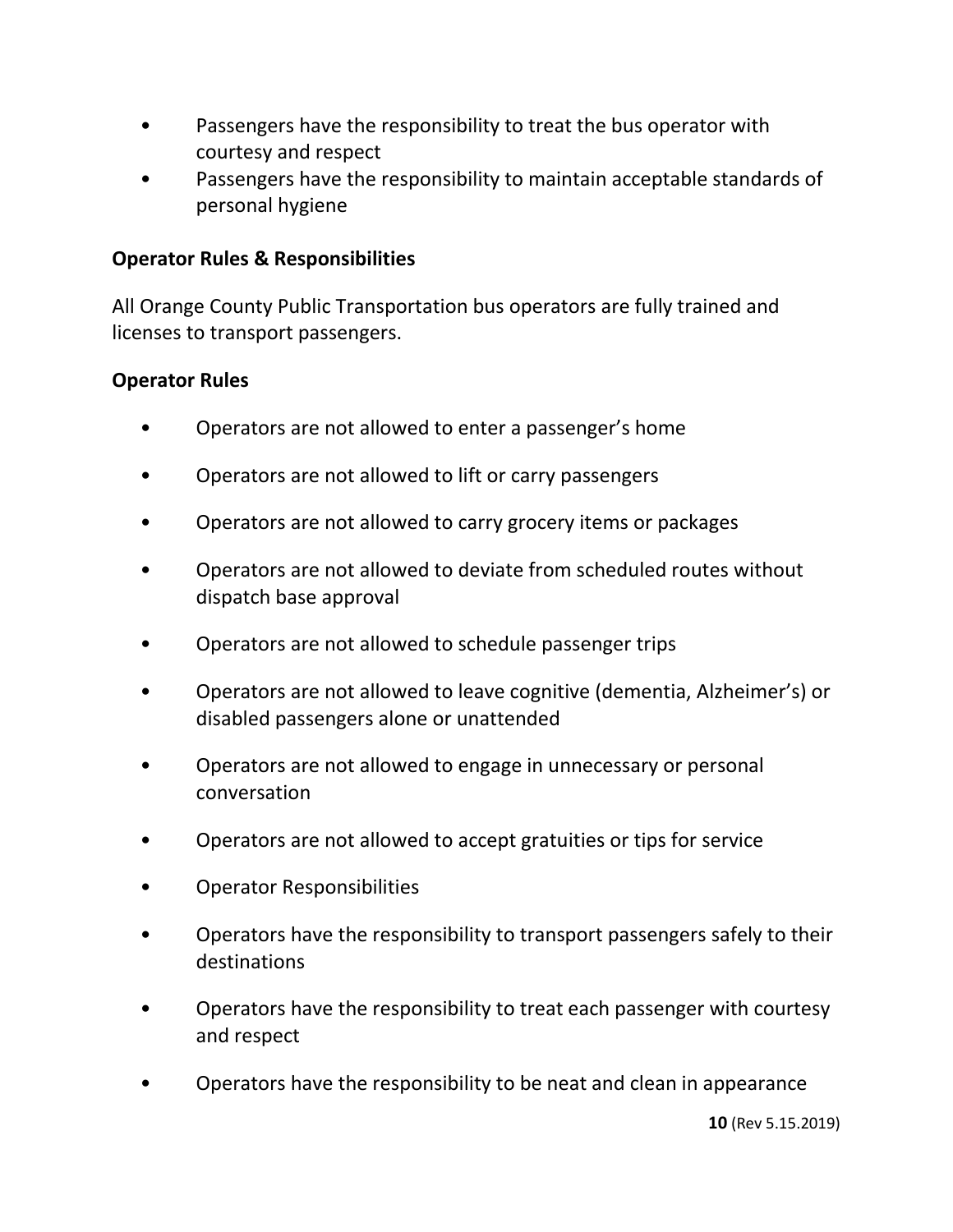- Operators have the responsibility to provide door-to-door service when requested
- Operators have the responsibility to safely secure wheelchair and mobility devices

#### **Lost and Found**

Articles found on Orange County Public Transportation buses will be turned into the Administrative Office at Dispatch Base Operations located at 600 NC Highway 86 N (Orange County Public Works Road), Hillsborough, NC 27278. Articles will be held for 30 days. Please call 919-245-2008, to report items lost or left on the bus.

#### **Appeals Process**

OCPT may suspend or refuse service to any individual whose behavior and/or actions may result in interruption of providing safe transportation to all passengers. You may appeal an eligibility or suspension from service by writing to OCPT.

The appeal is a two-part process. The first appeal will be in written form and will be reviewed by the department manager. A written decision will be made within 30 days.

If you are not satisfied with the decision, you may submit a second and final appeal. The second appeal will be reviewed by the department's director. A written decision will be issued within 30 days. Please send your appeals request to:

#### **Orange County Public Transportation**

PO Box 8181, Hillsborough NC 27278

Orange County Public Transportation values you as a passenger and strives to provide the highest quality of service to our riders.

Please call us at 919.245.2008 for questions or additional program information.